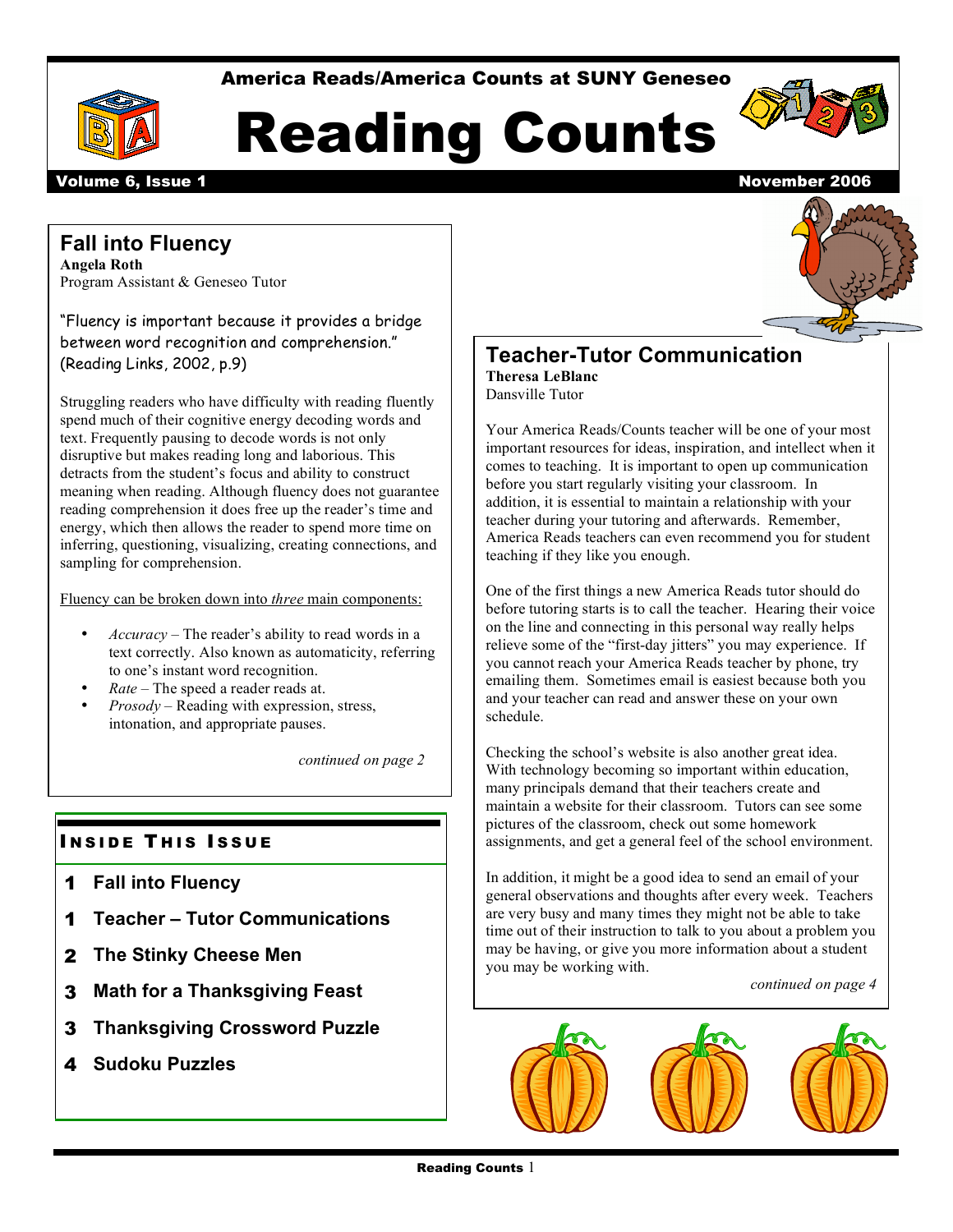# **Fall into Fluency**, *continued from page 1*

*Four* Steps to Increase Fluency and Tutoring Activities:

- 1. Model Fluency
	- *Read Alouds* When a fluent reader reads out loud and discusses their metacognitive processes.
- 2. Use Guided Oral Reading Instruction
	- *Choral/Paired Reading* Can be done either in small groups or in pairs. Guided by a proficient reader, everyone reads orally together. The Leader's volume increases (if readers are struggling) and decreases (when readers are reading well) based on the needs of the readers.
	- *Echo Reading* A proficient reader leads by reading out loud portions of the text (by sentence, paragraph, page, ect). The tutored then rereads or echoes what was read while emulating the proficient reader's pace, intonation, and vocabulary knowledge.
- 3. Practice and Perform
	- *Buddy Reading* Repeatedly reading a text and practicing reading it fluently in order to perform or present the text to another emerging reader such as younger children.
	- *Creating Books on Tape* Again repetition and practicing a text in order to master the text and perform. By creating books on tape you are not only increasing the reader's fluency but these can be donated to listening centers, libraries, or younger-aged classrooms.
- 4. Word Study
	- *Flashcards* Select a set number of flashcards with sightword vocabulary to be practiced and reviewed. As students master sightwords replace them with new and additional vocabulary.
	- *Sightword Bingo* Create a game of bingo or other various games to practice sightwords.

**For More Information Check Out: www.busyteacherscafe.com/units/fluency.htm**







Photo: Jon Scieszka and Lane Smith

#### **The Stinky Cheese Men: Check Out This Great Author and Illustrator Team! Angela Roth**

Program Assistant & Geneseo Tutor

Jon Scieszka and Lane Smith are known for their silly stories, integration of literature into math and science, and awesome illustrations. Although they specialize in modern and broken fairytales and fantasies they also write books of other genres. Their great sense of humor and passion for details is enjoyed by all ages. The book *The Stinky Cheese Man and Fairy Other Stupid Tales* published in 1992 was a Caldecott Honor Book in 1993, recipient of the 1994 Rhode Island Children's Book Award, and in 1997 received Georgia's Children's Choice Award as well as Wisconsin's Golden Archer Award. *Math Curse* () was named an American Library Association Notable Book in 1996, a Blue Ribbon Book from the Bulletin of the Center for the Center for Children's Books in 1995, a Publisher's Weekly Best Children's Book in 1995, and received the Maine's Student Book Award, The Texas Bluebonnet Award, and the New Hampshire's Great Stone Face Book Award in 1997.

Jon Scieszka is responsible for the writing. He enjoys writing books that make children laugh and has two children of his own. On September 8<sup>th</sup>, 1954 he was born in Flint, Michigan. Currently he resides in Brooklyn. After graduating from the Culver Military Academy he attended Albion College and then received his Masters in Fine Arts in 1980 from Columbia University. Like his father Jon became a teacher but then took time off to write books for children.

Lane Smith is the illustrator. He uses mostly oil paintings for his illustrations and focuses on using a lot of texture. Many people consider his illustrations to be a bit on the unusual side maybe that is why so many people think they are so fun and captivating. While working at Disneyland he attended and graduated from the California Art Center College of Design where he studied illustration. Lane was born in Tulsa, Oklahoma on August 25, 1959. Also now residing in New York City, the author and illustrator duo met through their wives who were friends.

*continued on page 4*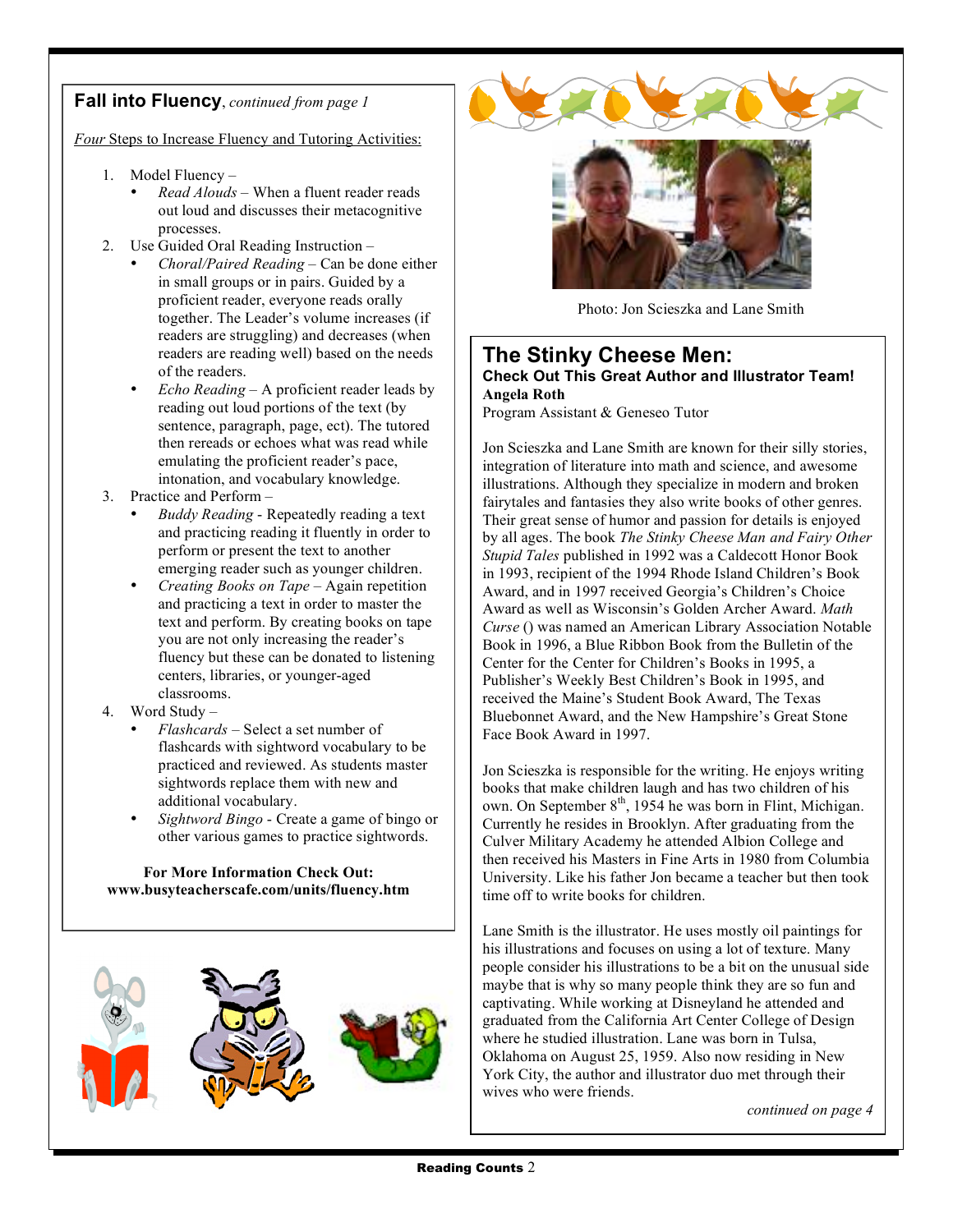# **Math for a Thanksgiving Feast Angela Roth**

Program Assistant & Geneseo Tutor

*Have students create a shopping list for their own Thanksgiving Feast! Given a budget, allow students to choose what and how much food and treats they want at their feast by shopping using store flyers and coupons.*

Skills:

- Money Skills
- **Multiplication**



- **Subtraction** • Adding
- **Estimating**
- Determining what is reasonable

Materials:

- Store Sale Flyers and Coupons
- Calculator
- Paper and Pencils
- Play Money
- 1. As a class have students brainstorm what they would like to eat on Thanksgiving.
- 2. Have students brainstorm who they would invite individually (up to say 20 people).
- 3. Give each student play money based on the number of people they have invited. (I use \$20/person)
- 4. Encourage students to shop around for best prices using a variety of store sale flyers.
- 5. Have students then create a shopping list showing their work and taking into account the number of people invited (e.g.: you need 3 cakes for 15 people, if each cake serves 5).
- 6. Finally, have students discuss their findings. Compare who got the best deals. What was the most popular item? Who spent the least? Who was the closest to their budget?